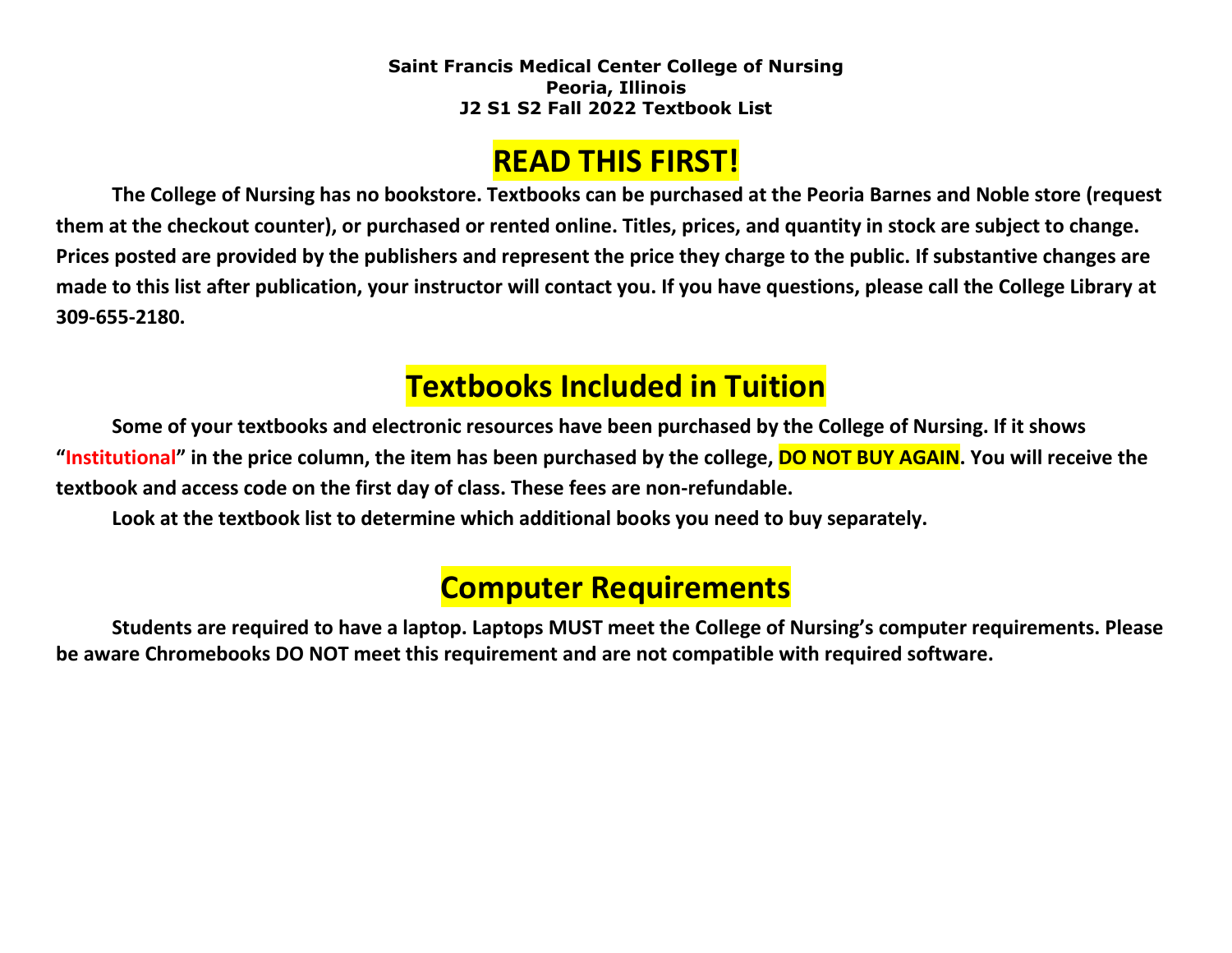| <b>Course</b>                                                  | <b>Title</b>                                                                                                 | <b>Author</b>                                       | Copyright                  | <b>ISBN/Publisher</b>                                                                                                                                                                                                                   | <b>Price</b> | <b>Status</b>   | <b>Included</b><br>in Elsevier<br>package |                                 |
|----------------------------------------------------------------|--------------------------------------------------------------------------------------------------------------|-----------------------------------------------------|----------------------------|-----------------------------------------------------------------------------------------------------------------------------------------------------------------------------------------------------------------------------------------|--------------|-----------------|-------------------------------------------|---------------------------------|
| 304 Nursing &<br><b>Healthcare Ethics</b><br>Enrollment: 115   | Nursing Ethics:<br>Across the<br>Curriculum and<br>Into Practice                                             | Butts & Rich                                        | 2020<br>5 <sup>th</sup> ed | 9781284170221<br>Jones & Bartlett                                                                                                                                                                                                       | \$102.95     | <b>Required</b> | N/A                                       | NURSING<br>ETTIIUS              |
| 304                                                            | Ethical and<br>Religious<br>Directives for<br>Catholic Health<br><b>Care Service</b>                         | U.S.<br>Conference<br>of Catholic<br><b>Bishops</b> | 2018<br>6 <sup>th</sup> ed | http://www.usccb.org<br>/about/doctrine/ethic<br>al-and-religious-<br>directives/upload/ethi<br>cal-religious-<br>directives-catholic-<br>health-service-sixth-<br>edition-2016-06.pdf<br>U.S. Conference of<br><b>Catholic Bishops</b> |              | <b>Required</b> | N/A                                       |                                 |
| 304                                                            | Code of Ethics<br>for Nurses with<br>Interpretive<br><b>Statements</b>                                       | American<br><b>Nurses</b><br>Association            | 2015                       | 9781558105997<br><b>American Nurses</b><br>Association                                                                                                                                                                                  | \$33.95      | Required        | N/A                                       | Code of Ethics                  |
| 318 Research for<br><b>Nursing Practice</b><br>Enrollment: 115 | <b>Essentials of</b><br><b>Nursing</b><br>Research:<br>Appraising<br>Evidence for<br><b>Nursing Practice</b> | Polit & Beck                                        | 2021<br>$10th$ ed          | 9781975141851<br><b>Wolters Kluwer</b>                                                                                                                                                                                                  | \$101.99     | <b>Required</b> | N/A                                       | SENTIALS OF<br>Nursing Research |
| 318                                                            | Publication<br>Manual of the<br>American<br>Psychological<br>Association                                     | <b>APA</b>                                          | 2020<br>$7th$ ed           | 9781433832154<br><b>APA</b>                                                                                                                                                                                                             | \$31.99      | <b>Required</b> | N/A                                       | <b>Manua</b>                    |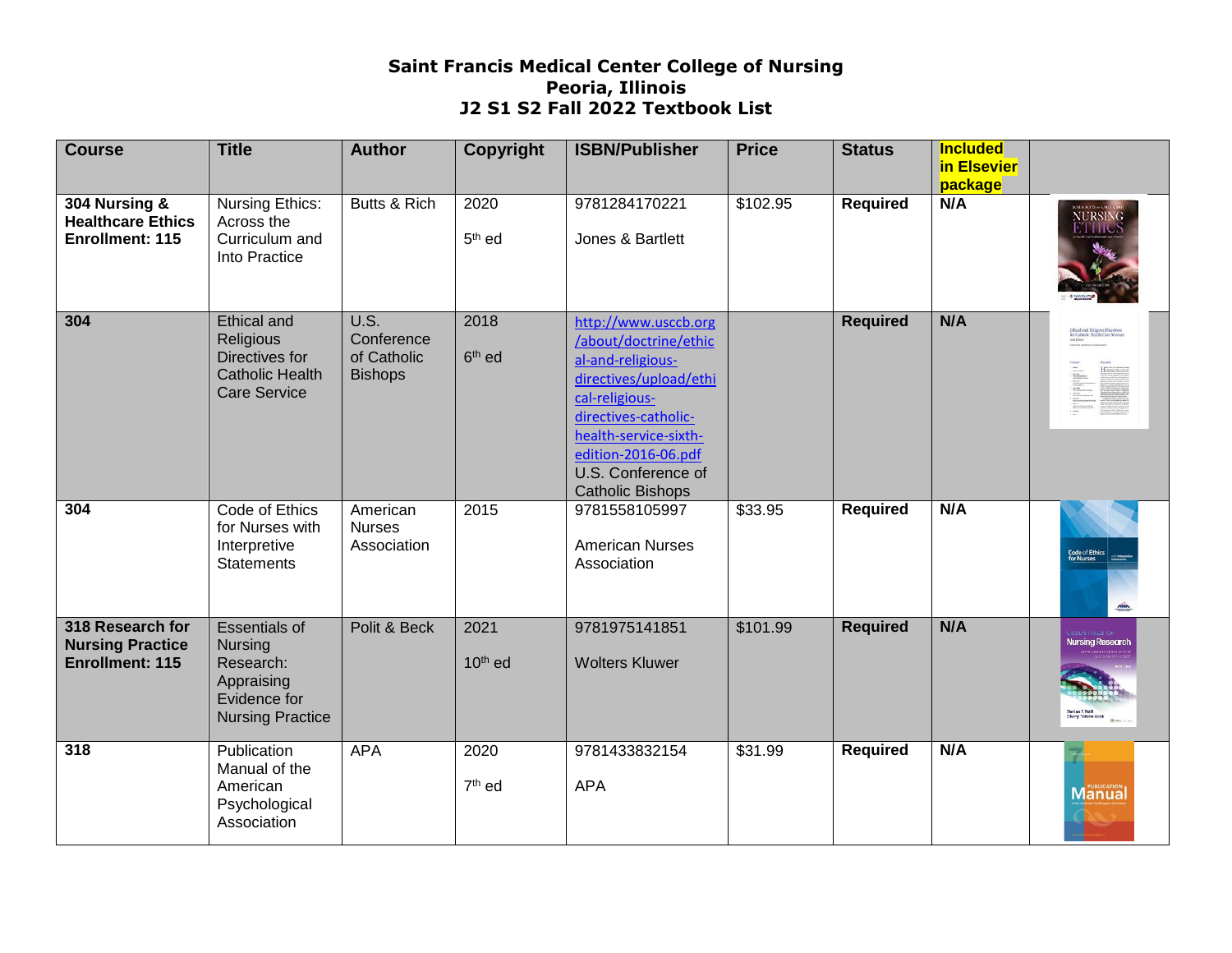| <b>Course</b>                                                                          | <b>Title</b>                                                             | <b>Author</b>        | Copyright                  | <b>ISBN/Publisher</b>       | <b>Price</b>         | <b>Status</b>                                    | <b>Included</b><br>in Elsevier<br>package |                                  |
|----------------------------------------------------------------------------------------|--------------------------------------------------------------------------|----------------------|----------------------------|-----------------------------|----------------------|--------------------------------------------------|-------------------------------------------|----------------------------------|
| 322 Concepts of<br><b>Care for the Older</b><br><b>Adult</b><br>Enrollment: 90         | Gerontologic<br>Nursing                                                  | Meiner &<br>Yeager   | 2019<br>6 <sup>th</sup> ed | 9780323498111<br>Elsevier   | <b>Institutional</b> | <b>Required</b>                                  | J2                                        |                                  |
| 322                                                                                    | Sherpath for<br>Gerontologic<br>Nursing (online<br>resource)             | Meiner &<br>Yeager   | 2019<br>6 <sup>th</sup> ed | 9780323679312<br>Elsevier   | <b>Institutional</b> | <b>Required</b>                                  | J2                                        | Sherpath                         |
| 322                                                                                    | Concepts for<br><b>Nursing Practice</b>                                  | Giddens              | 2021<br>3rd ed             | 9780323581936<br>Elsevier   | \$119.00             | <b>Required</b><br>for all 4<br><b>semesters</b> | N/A                                       | Concepts for<br>Nursing Practice |
| 322                                                                                    | Gould's<br>Pathophysiology<br>for the Health<br>Professional             | Hubert &<br>VanMeter | 2018<br>6 <sup>th</sup> ed | 9780323414425<br>Elsevier   | \$119.99             | <b>Elective</b>                                  | N/A                                       | <b>GOULD'S</b><br>lealth Profess |
| 322                                                                                    | Publication<br>Manual of the<br>American<br>Psychological<br>Association | <b>APA</b>           | 2020<br>7 <sup>th</sup> ed | 9781433832154<br><b>APA</b> | \$31.99              | <b>Required</b>                                  | N/A                                       | <b>Manual</b>                    |
| 330 Conceptual<br><b>Basis of Nursing</b><br><b>Il Theory</b><br><b>Enrollment: 90</b> | Concepts for<br><b>Nursing Practice</b>                                  | Giddens              | 2021<br>3rd ed             | 9780323581936<br>Elsevier   | \$119.00             | <b>Required</b><br>for all 4<br><b>semesters</b> | N/A                                       | Concepts for<br>Nursing Practice |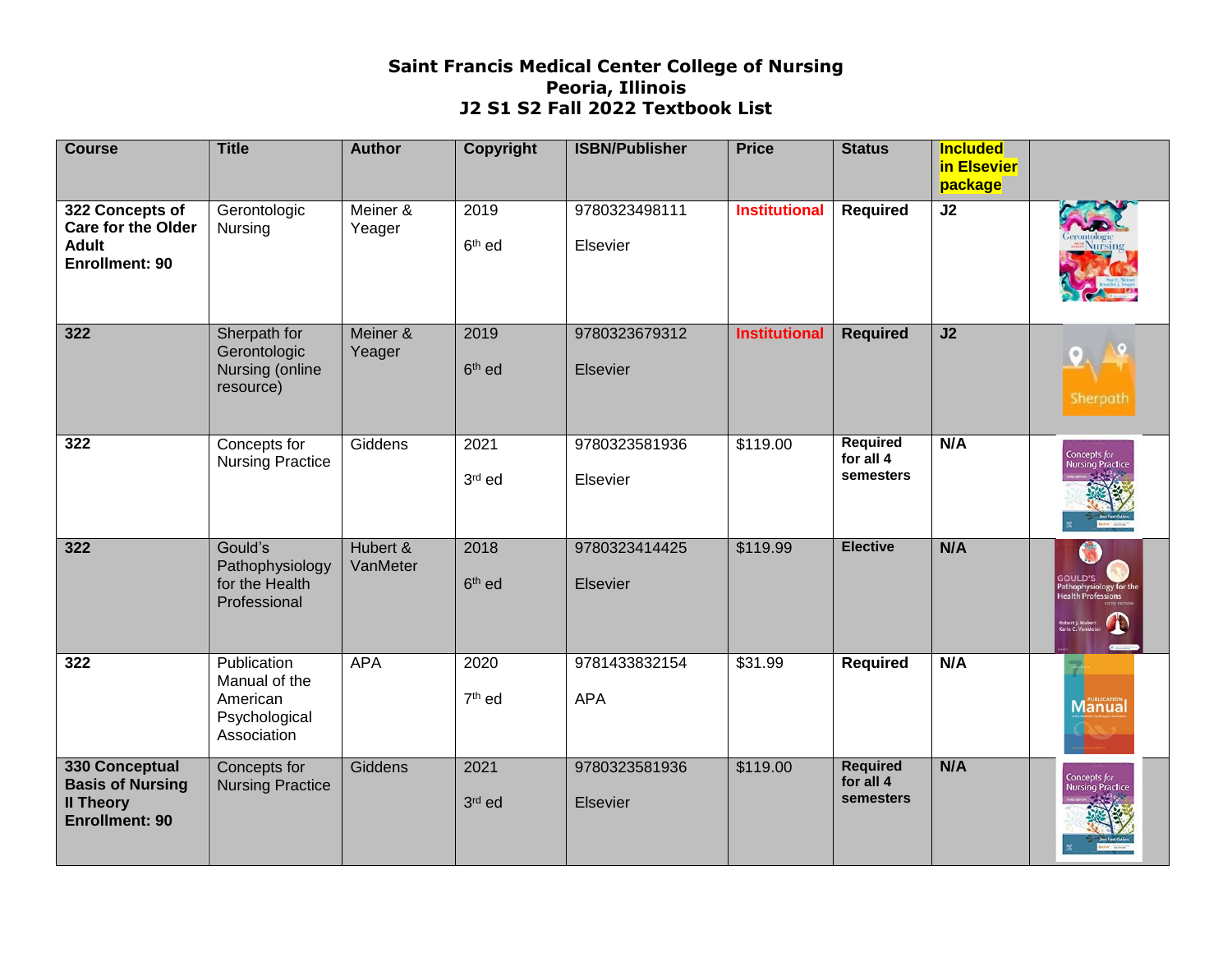| <b>Course</b>                                                                                       | <b>Title</b>                                                                                                          | <b>Author</b>       | Copyright                   | <b>ISBN/Publisher</b>      | <b>Price</b>         | <b>Status</b>   | <b>Included</b><br>in Elsevier<br>package |                                                 |
|-----------------------------------------------------------------------------------------------------|-----------------------------------------------------------------------------------------------------------------------|---------------------|-----------------------------|----------------------------|----------------------|-----------------|-------------------------------------------|-------------------------------------------------|
| 330                                                                                                 | Maternity &<br>Women's Health<br>Care                                                                                 | Lowdermilk et<br>al | 2020<br>$12th$ ed.          | 9780323556293<br>Elsevier  | <b>Institutional</b> | Required        | J2                                        |                                                 |
| 330                                                                                                 | Sherpath for<br>Maternity &<br>Women's Health<br>Care (online<br>resource)                                            | Lowdermilk et<br>al | 2020<br>12 <sup>th</sup> ed | 9780323721363<br>Elsevier  | <b>Institutional</b> | <b>Required</b> | J2                                        | Sherpath                                        |
| 330                                                                                                 | Varcarolis'<br>Foundations of<br>Psychiatric-<br><b>Mental Health</b><br>Nursing                                      | Halter              | 2018<br>8 <sup>th</sup> ed  | 9780323389679<br>Elsevier  | <b>Institutional</b> | Required        | $\overline{J2}$                           | <b>PSYCHIATRIC MENT</b><br><b>HEALTH NURSIN</b> |
| 330                                                                                                 | Sherpath for<br>Varcarolis'<br>Foundations of<br>Psychiatric-<br><b>Mental Health</b><br>Nursing (online<br>resource) | Halter              | 2020<br>8 <sup>th</sup> ed  | 9780323710220<br>Elsevier  | <b>Institutional</b> | <b>Required</b> | J2                                        | Sherpath                                        |
| 330                                                                                                 | Psychiatric<br>Nursing:<br>Assessment,<br>Care Plans, and<br>Medications                                              | Townsend            | 2021<br>$11th$ ed           | 9780803699953<br>F A Davis | \$51.95              | <b>Required</b> | N/A                                       | Psychiatri<br>Nursing<br><b>CEA DAVIS</b>       |
| 412 Trends &<br><b>Issues for</b><br><b>Professional</b><br><b>Nursing</b><br><b>Enrollment: 75</b> | Nursing Today:<br><b>Transition and</b><br><b>Trends</b>                                                              | Zerwekh             | 2021<br>10 <sup>th</sup> ed | 9780323642088<br>Elsevier  | \$84.95              | <b>Required</b> | N/A                                       | <b>NURSING</b><br><b>TODAY</b>                  |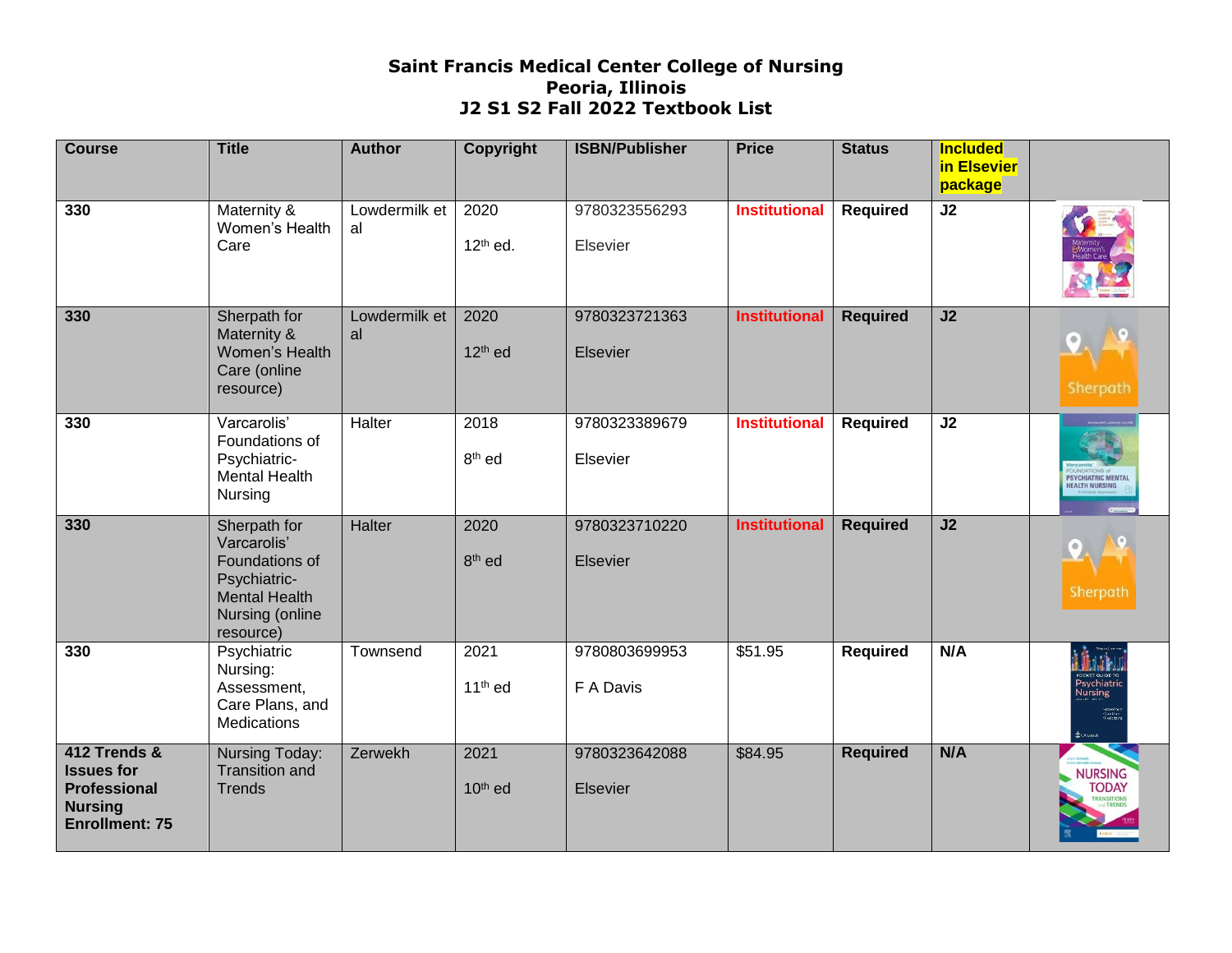| <b>Course</b>                                                                           | <b>Title</b>                                                                                                              | <b>Author</b>                       | Copyright                   | <b>ISBN/Publisher</b>                  | <b>Price</b>         | <b>Status</b>                             | <b>Included</b><br>in Elsevier<br>package |                                                     |
|-----------------------------------------------------------------------------------------|---------------------------------------------------------------------------------------------------------------------------|-------------------------------------|-----------------------------|----------------------------------------|----------------------|-------------------------------------------|-------------------------------------------|-----------------------------------------------------|
| 412                                                                                     | Nursing Today:<br>Transition and<br>Trends (online<br>resource)                                                           | Zerwekh                             | 2021<br>10th ed             | 9780323763509<br>Elsevier              | <b>Institutional</b> | <b>Required</b>                           | N/A                                       | Sherpath                                            |
| 425                                                                                     | <b>Community And</b><br><b>Public Health</b><br>Nursing:<br><b>Evidence For</b><br>Practice.<br>CoursePoint +<br>Enhanced | DeMarco &<br>Healey-<br>Walsh       | 2020<br>3rd ed              | 9781975147037<br><b>Wolters Kluwer</b> | \$125.00             | <b>Required</b>                           | N/A                                       | Lippincott <sup>2</sup><br>CoursePoint <sup>+</sup> |
| <b>426 Conceptual</b><br><b>Basis of Nursing</b><br><b>III Theory</b><br>Enrollment: 90 | Concepts for<br><b>Nursing Practice</b>                                                                                   | Giddens                             | 2021<br>3rd ed              | 9780323581936<br>Elsevier              | \$119.00             | <b>Required</b><br>for all 4<br>semesters | N/A                                       | Concepts for<br>Nursing Practice                    |
| 426                                                                                     | Lewis's Medical-<br>Surgical<br>Nursing:<br>Assessment &<br>Management of<br>Clinical<br>Problems                         | Harding et al.                      | 2020<br>$11th$ ed           | 9780323551496<br>Elsevier              | <b>Institutional</b> | <b>Required</b>                           | $\overline{\mathsf{S}1}$                  | Lewis's<br>Medical-<br>Surgical<br>Nursing          |
| 426                                                                                     | Sherpath for<br>Medical-Surgical<br>Nursing (online<br>resource)                                                          | Harding et al.                      | 2020<br>$11th$ ed           | 9780323756846<br>Elsevier              | <b>Institutional</b> | <b>Required</b>                           | $\overline{\mathsf{S}1}$                  | Sherpath                                            |
| 426                                                                                     | Wong's Nursing<br>Care of Infants<br>& Children<br><b>Textbook only</b>                                                   | Hockenberry,<br>Wilson &<br>Rodgers | 2019<br>11 <sup>th</sup> ed | 9780323549394<br>Elsevier              | <b>Institutional</b> | <b>Required</b>                           | $\overline{\mathsf{S}1}$                  |                                                     |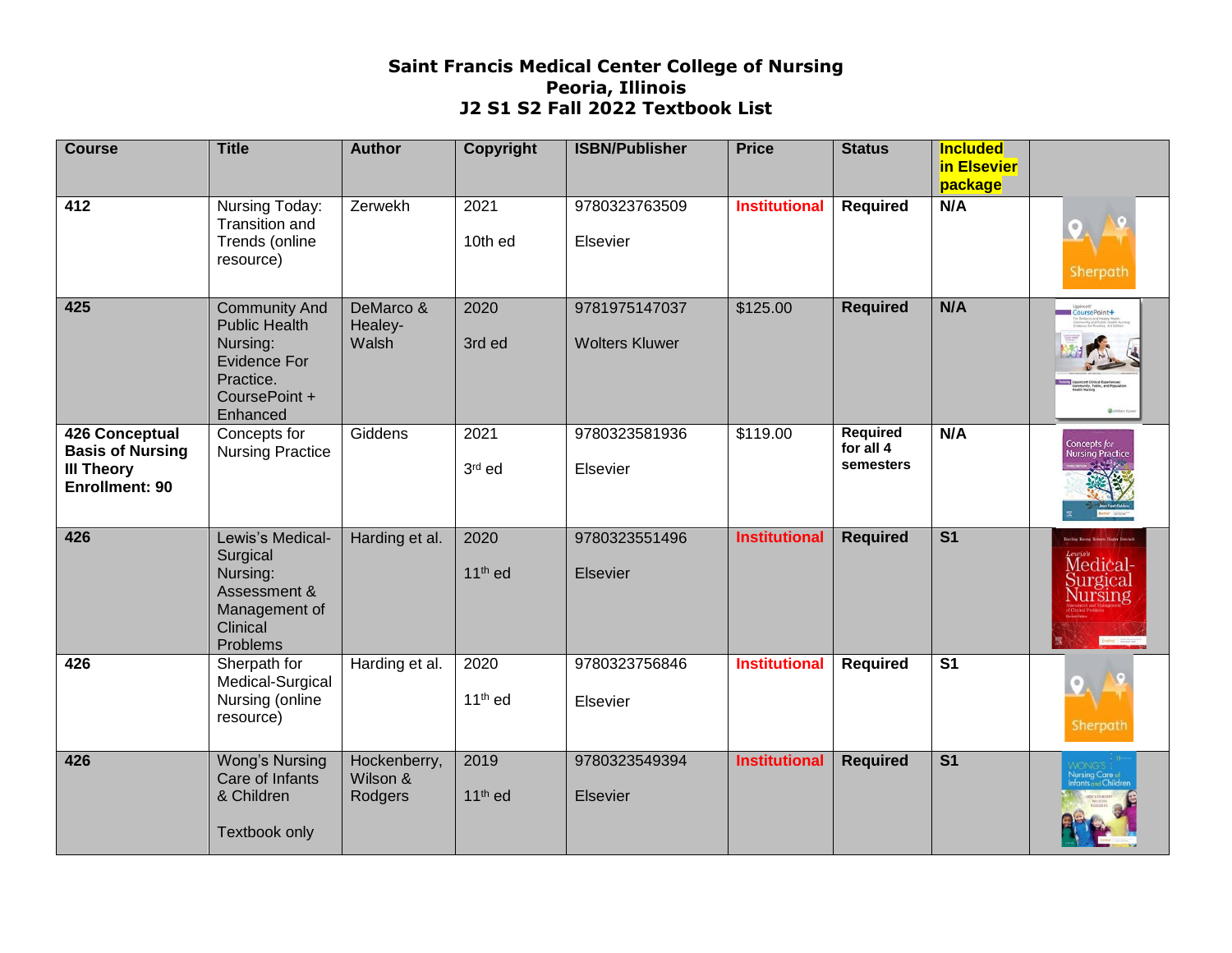| <b>Course</b>                                                                        | <b>Title</b>                                                                                                  | <b>Author</b>                             | Copyright                  | <b>ISBN/Publisher</b>     | <b>Price</b>         | <b>Status</b>   | <b>Included</b><br>in Elsevier<br>package |                                                                                               |
|--------------------------------------------------------------------------------------|---------------------------------------------------------------------------------------------------------------|-------------------------------------------|----------------------------|---------------------------|----------------------|-----------------|-------------------------------------------|-----------------------------------------------------------------------------------------------|
| 426                                                                                  | Sherpath for<br>Wong's Nursing<br>Care of Infants<br>& Children<br>(online resource,<br>includes<br>textbook) | Hockenberry<br>et al                      | 2019<br>$11th$ ed          | 9780323679176<br>Elsevier | <b>Institutional</b> | <b>Required</b> | $\overline{\mathsf{s}}$ 1                 | erpath                                                                                        |
| 426                                                                                  | <b>Saunders</b><br>Comprehensive<br><b>Review for</b><br><b>NCLEX-RN</b><br>Examination                       | Silvestri                                 | 2019<br>8 <sup>th</sup> ed | 9780323358415<br>Elsevier | \$68.95              | <b>Required</b> | $\overline{\mathsf{S}1}$                  | <b>Norman</b><br>SAUNDERS<br>HEMINSIVE REVIEW ---<br><b>NCLEX-RN</b><br><b>Gelen Internet</b> |
| 431.2 Emergency<br><b>Nursing Care of</b><br><b>Clients</b><br><b>Enrollment: 15</b> | Sheehy's<br>Emergency<br>Nursing:<br>Principles &<br>Practice                                                 | Emergency<br><b>Nurses</b><br>Association | 2020<br>7 <sup>th</sup> ed | 9780323485463<br>Elsevier | \$119.00             | <b>Required</b> | N/A                                       | EMERGENC<br>EIA                                                                               |
| 431.2                                                                                | Priorities in<br><b>Critical Care</b><br><b>Nursing</b>                                                       | Urden, Stacy,<br>& Lough                  | 2020<br>8 <sup>th</sup> ed | 9780323531993<br>Elsevier | \$108.00             | <b>Required</b> | N/A                                       | <b>Priorities in</b><br>Critical Care<br><b>Nursing</b>                                       |
| 431.2                                                                                | Lewis's Medical-<br>Surgical<br>Nursing:<br>Assessment &<br>Management of<br>Clinical<br>Problems             | Harding et al.                            | 2020<br>$11th$ ed          | 9780323551496<br>Elsevier | \$170.00             | <b>Required</b> | N/A                                       | Lewis's Medical-<br>Surgical<br>Nursing                                                       |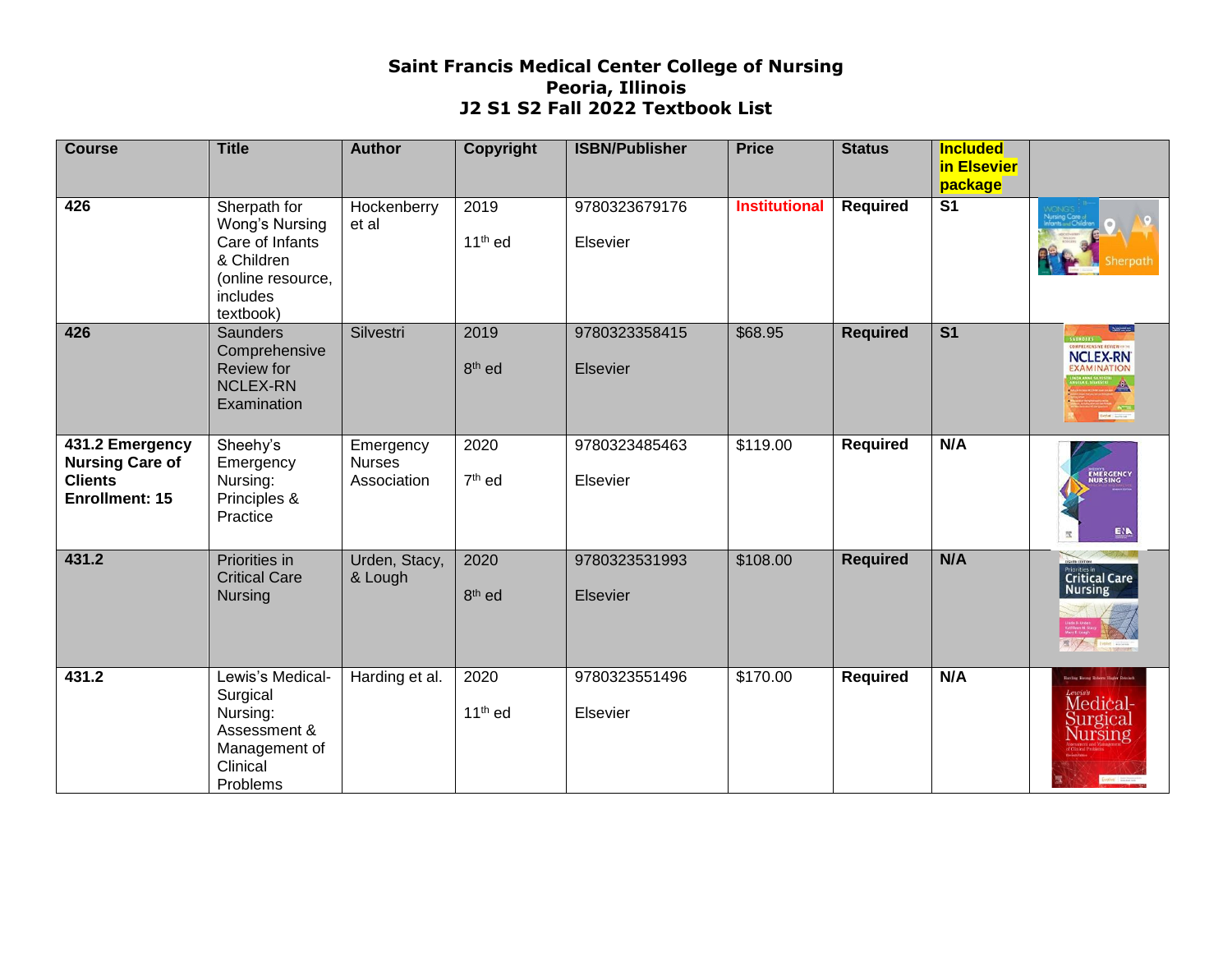| <b>Course</b>                                                                                                   | <b>Title</b>                                                                                      | <b>Author</b>            | Copyright                  | <b>ISBN/Publisher</b>                  | <b>Price</b> | <b>Status</b>   | <b>Included</b><br>in Elsevier<br>package |                                                  |
|-----------------------------------------------------------------------------------------------------------------|---------------------------------------------------------------------------------------------------|--------------------------|----------------------------|----------------------------------------|--------------|-----------------|-------------------------------------------|--------------------------------------------------|
| 431.3 Substance<br>Abuse &<br><b>Addictive</b><br><b>Behavior in</b><br><b>Society</b><br><b>Enrollment: 15</b> | Drugs & Society                                                                                   | Hanson et al.            | 2022<br>$14th$ ed          | 9781284197853<br>Jones & Bartlett      | \$99.95      | <b>Required</b> | N/A                                       | <b>DRUGS</b>                                     |
| 431.4 Nursing<br><b>Care of the</b><br><b>Critically III Adult</b><br><b>Enrollment: 10</b>                     | Lewis's Medical-<br>Surgical<br>Nursing:<br>Assessment &<br>Management of<br>Clinical<br>Problems | Harding et al.           | 2020<br>$11th$ ed          | 9780323551496<br>Elsevier              | \$170.00     | <b>Required</b> | N/A                                       | Medical-<br>Surgical<br><b>Nursing</b>           |
| 431.4                                                                                                           | Priorities in<br><b>Critical Care</b><br>Nursing                                                  | Urden, Stacy,<br>& Lough | 2020<br>8 <sup>th</sup> ed | 9780323531993<br>Elsevier              | \$108.00     | <b>Required</b> | N/A                                       | <b>Priorities in</b><br>Critical Care<br>Nursing |
| 431.15<br><b>Transcultural</b><br><b>Nursing</b>                                                                | Transcultural<br>Nursing:<br>Assessment &<br>Intervention                                         | Giger                    | 2021<br>8 <sup>th</sup> ed | 9780323695541<br>Elsevier              | \$81.95      | <b>Required</b> | N/A                                       | Transcultural                                    |
| 434 Concepts in<br><b>Nursing</b><br><b>Management</b><br><b>Enrollment: 115</b>                                | Leadership<br>Roles and<br>Management<br>Functions in<br>Nursing: Theory<br>and Application       | Marquis &<br>Huston      | 2021<br>$10th$ ed          | 9781975139216<br><b>Wolters Kluwer</b> | \$89.99      | <b>Required</b> | N/A                                       | LEADERSHIPRotes                                  |